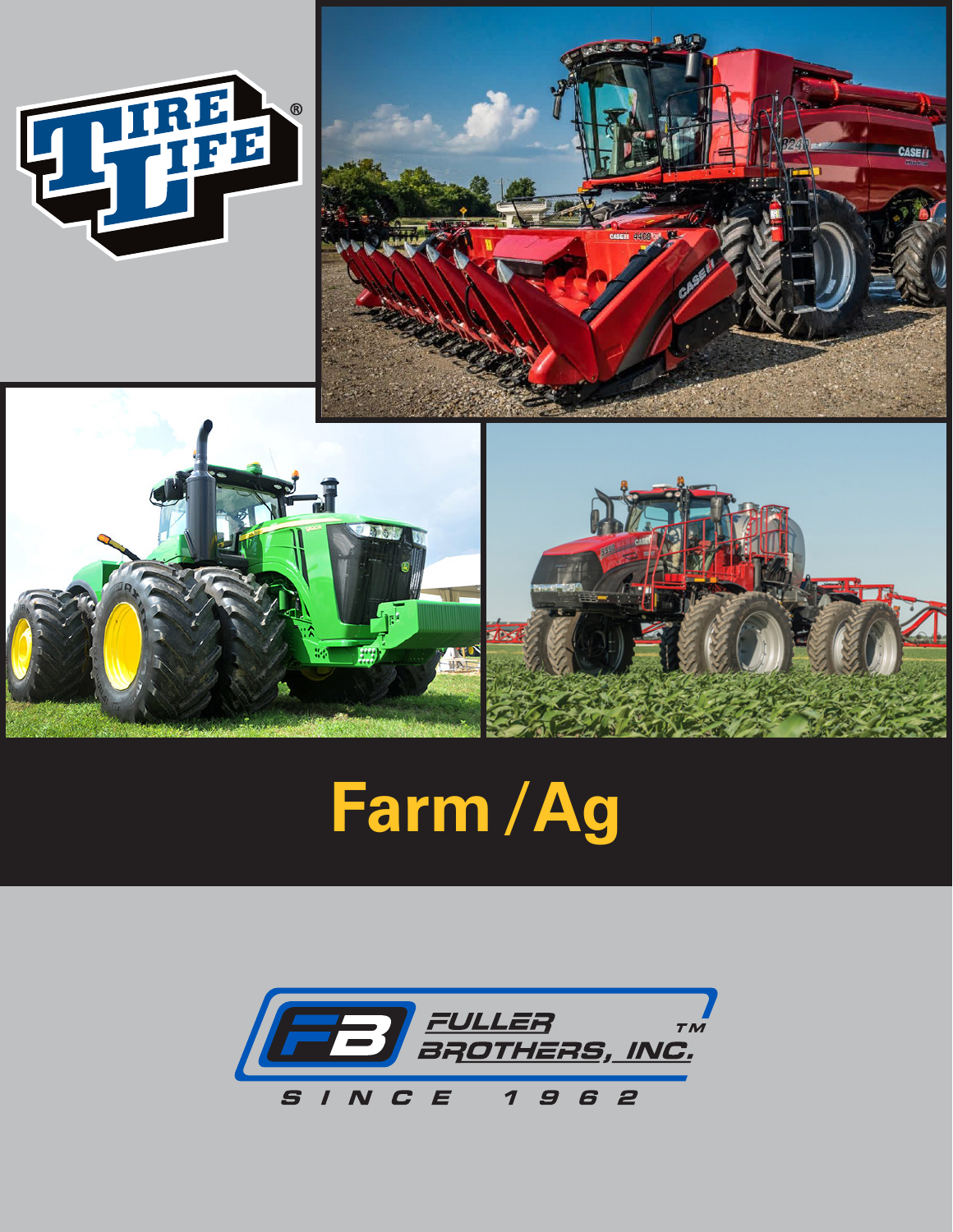

## **Advantages/Value**

• Stops rim rust

Makes tire change out and clean up safer and quicker Reduces wear and tear on tools, equipment, and service technicians

- Coats and protects tire's inner liner Reduces air migration through liner and bead seat area
- Leak detector Quickly identify problem areas
- Keeps tires running cooler when roading equipment
- Environmentally safe Non-toxic / Non-hazardous

#### **See Next Page for Farm /Ag Quantity Chart**

## **Tire Life® Quantities Explained**

Fuller Brothers' quantity charts were developed and have been changed over the last 50 years to reflect our "BEST ESTIMATE" for tires in hundreds of applications in places all over the world. For this reason our chart is only a guide. Our expert dealers in the field know the requirements at each individual site and understand their respective operation in its entirety.

## **Notes and Guidelines**

- After Tire Life® is installed and the tire has reached the end of its usable life there should be at least 50% of the product left in the tire's air chamber. Example: 10 gallons installed when new, there should be 5 gallons (approximately) when the tire reaches the end of its life cycle.
- Time in use some tires remain on machines an extremely long time, this should also be considered.
- In some cases Tire Life® should be added during the tire's life cycle.
- Bias tires may require up to a 30% increase in quantity (rule above is still applicable).
- Previous rust build-up could require increased quantity.
- If requested, on-site assessments are always available.

**Safety data sheet and additional product information available on our website.**

**FULLER BROTHERS, INC.** www.fullerbros.com

PO. Box 280 | 11507 S.E. Hwy 212, Clackamas, OR 97015 Main Line +1.503.657.9366 | Toll Free +1.800.547.7785

**Corporate Head Office**